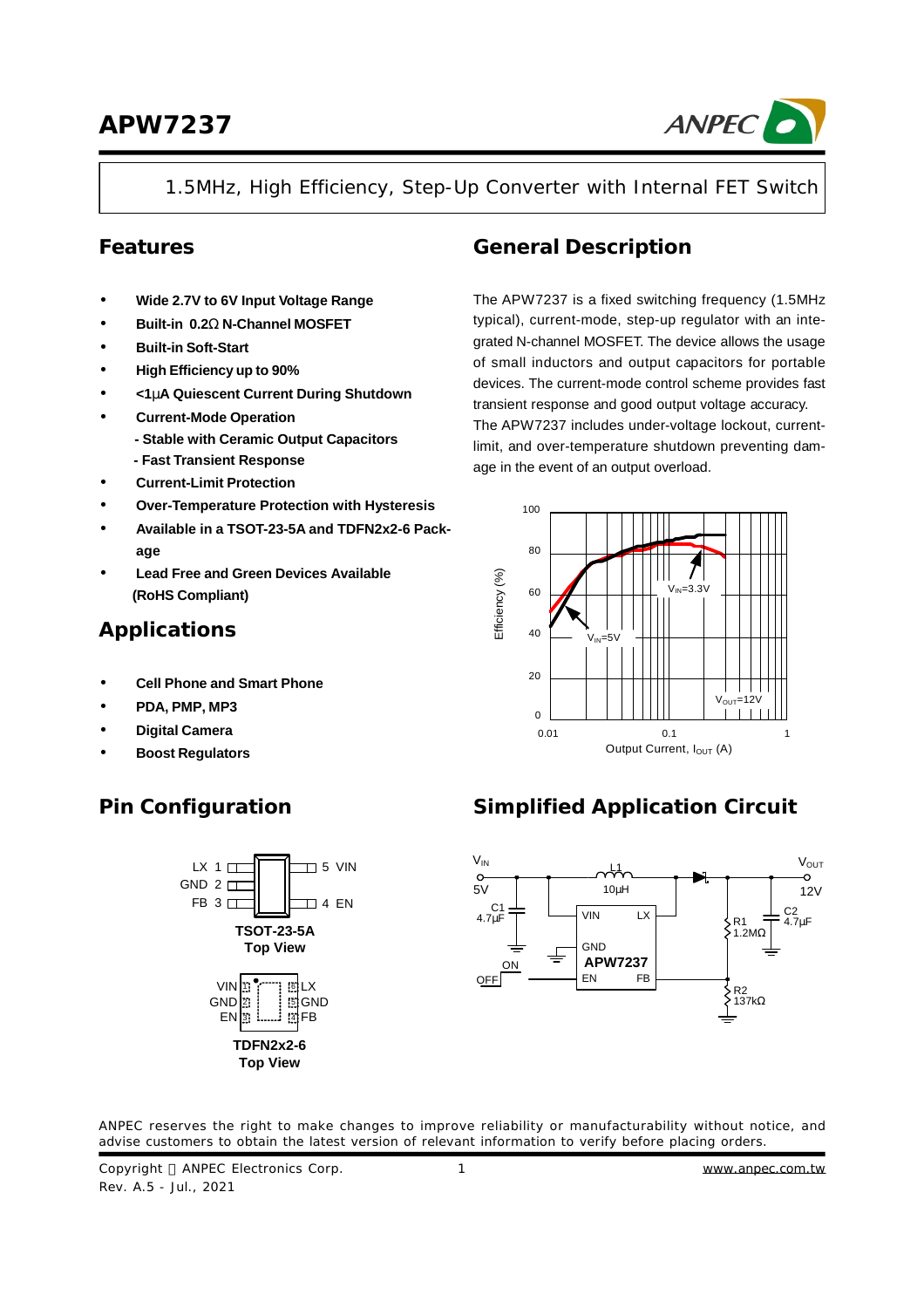

### **Ordering and Marking Information**

| APW7237000-000<br><b>Assembly Material</b><br>Handling Code<br>Temperature Range<br>Package Code | Package Code<br>BT: 5 Lead TSOT-23<br>QB: TDFN2x2-6<br>Operating Ambient Temperature Range<br>$\mathsf{I}$ : -40 to 85 °C<br><b>Handling Code</b><br>TR: Tape & Reel<br><b>Assembly Material</b><br>G: Halogen and Lead Free Device |
|--------------------------------------------------------------------------------------------------|-------------------------------------------------------------------------------------------------------------------------------------------------------------------------------------------------------------------------------------|
| W37X<br>APW7237BT:<br>X - Date Code                                                              | W37<br>APW7237QB:<br>X - Date Code<br>⋏                                                                                                                                                                                             |

Note: ANPEC lead-free products contain molding compounds/die attach materials and 100% matte tin plate termination finish; which are fully compliant with RoHS. ANPEC lead-free products meet or exceed the lead-free requirements of IPC/JEDEC J**-**STD-020D for MSL classification at lead-free peak reflow temperature. ANPEC defines "Green" to mean lead-free (RoHS compliant) and halogen free (Br or Cl does not exceed 900ppm by weight in homogeneous material and total of Br and Cl does not exceed 1500ppm by weight).

### **Absolute Maximum Ratings** (Note 1)

| Symbol                       | Parameter                                      | Rating             | Unit |
|------------------------------|------------------------------------------------|--------------------|------|
| $V_{IN}$                     | VIN Pin to GND                                 | $-0.3$ to $7$      |      |
| $V_{LX}$                     | LX Pin to GND                                  | $-0.3$ to 27       |      |
| $V_{EN}$                     | EN Pin to GND                                  | $-0.3$ to $V_{IN}$ |      |
|                              | Maximum Junction Temperature                   | 150                | °C   |
| $\mathsf{T}_{\text{STG}}$    | Storage Temperature Range                      | -65 to 150         | °C   |
| ${\mathsf T}_{\textsf{SDR}}$ | Maximum Lead Soldering Temperature, 10 Seconds | 260                | °€   |

Note1: Stresses beyond those listed under "absolute maximum ratings" may cause permanent damage to the device. These are stress ratings only and functional operation of the device at these or any other conditions beyond those indicated under "recommended operating conditions" is not implied. Exposure to absolute maximum rating conditions for extended periods may affect device reliability

### **Thermal Characteristics**

| Symbol            | <b>Parameter</b>                                    | <b>Typical Value</b> | Unit |      |
|-------------------|-----------------------------------------------------|----------------------|------|------|
|                   | Junction-to-Ambient Resistance in free air (Note 2) | <b>TSOT-23-5A</b>    | 220  | °C/W |
| $\theta_{JA}$     |                                                     | TDFN2x2-6            | 165  | °C/W |
|                   | Junction-to-Case Resistance                         | <b>TSOT-23-5A</b>    | 120  | °C/W |
| $\theta_{\rm JC}$ |                                                     | TDFN2x2-6            | 20   | °C/W |

Note 2:  $\theta_{JA}$  is measured with the component mounted on a high effective thermal conductivity test board in free air.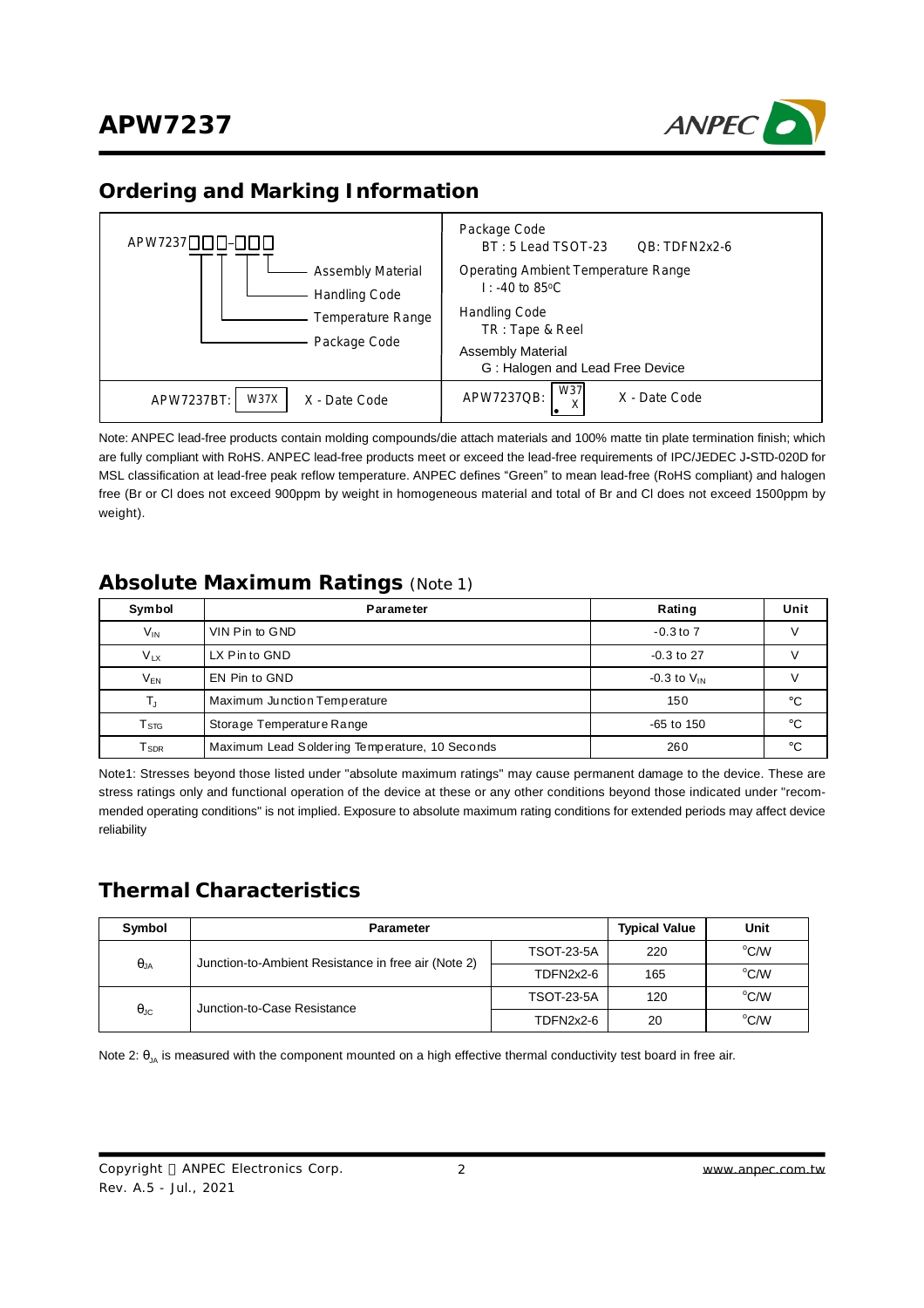

### **Recommended Operating Conditions** (Note 3)

| Symbol           | Parameter                | Range        | Unit |
|------------------|--------------------------|--------------|------|
| $V_{N}$          | VIN Input Voltage        | $2.7 - 6$    |      |
| $V_{LX}$         | LX to GND Voltage        | $-0.3 - 25$  |      |
| <b>Vout</b>      | Converter Output Voltage | $V_{N}$ ~ 25 |      |
| $C_{IN}$         | Input Capacitor          | $2.2 -$      | μF   |
| C <sub>OUT</sub> | Output Capacitor         | $2.2 -$      | μF   |
| $T_A$            | Ambient Temperature      | $-40 - 85$   | °C   |
| T,               | Junction Temperature     | $-40 - 125$  | °C   |

Note 3: Please refer to the typical application circuit.

### **Electrical Characteristics**

Refer to the typical application circuits. These specifications apply over.  $\mathsf{V}_{\mathsf{IN}}$ =3.6V, T<sub>A</sub>=25°C.

| Symbol                                  | <b>Parameter</b>                                              | <b>Test Conditions</b>                                        | <b>APW7237</b> | Unit           |                |              |
|-----------------------------------------|---------------------------------------------------------------|---------------------------------------------------------------|----------------|----------------|----------------|--------------|
|                                         |                                                               |                                                               | Min.           | Typ.           | Max.           |              |
|                                         | <b>SUPPLY VOLTAGE AND CURRENT</b>                             |                                                               |                |                |                |              |
| $V_{IN}$                                | Input Voltage Range                                           | $T_A$ = -40 ~ 85°C, $T_A$ = -40 ~ 125°C                       | 2.7            | $\blacksquare$ | 6              | $\vee$       |
| I <sub>DD1</sub>                        |                                                               | $V_{FB} = 1.3V$ , no switching                                |                | 300            | $\blacksquare$ | μA           |
| I <sub>DD2</sub>                        | Input DC Bias Current                                         | $V_{FB} = 1.1V$ , switching                                   |                | 2              | 5              | mA           |
| $I_{SD}$                                |                                                               | $EN = GND$                                                    | $\blacksquare$ | $\blacksquare$ | 1              | μA           |
|                                         | <b>UNDER-VOLTAGE LOCKOUT</b>                                  |                                                               |                |                |                |              |
|                                         | <b>UVLO Threshold Voltage</b>                                 | V <sub>IN</sub> Rising                                        | 2.0            | 2.2            | 2.4            | $\vee$       |
|                                         | <b>UVLO Hysteresis Voltage</b>                                |                                                               | 50             | 100            | 150            | mV           |
|                                         | REFERENCE AND OUTPUT VOLTAGES                                 |                                                               |                |                |                |              |
| Regulated Feedback Voltage<br>$V_{REF}$ | $T_A = 25^{\circ}C$                                           | 1.212                                                         | 1.23           | 1.248          | V              |              |
|                                         |                                                               | $T_A = -40 - 85^{\circ}C$                                     | 1.205          |                | 1.255          |              |
| $I_{FB}$                                | FB Input Current                                              | $V_{FB} = 1.23V$                                              | $-50$          | $\blacksquare$ | 50             | nA           |
|                                         | <b>INTERNAL POWER SWITCH</b>                                  |                                                               |                |                |                |              |
| F <sub>sw</sub>                         | <b>Switching Frequency</b>                                    | $VFB=1.1V$                                                    | 1.25           | 1.5            | 1.75           | <b>MHz</b>   |
| $R_{ON}$                                | Power Switch On Resistance                                    |                                                               |                | 0.2            | $\blacksquare$ | Ω            |
| <b>LIM</b>                              | Power Switch Current Limit                                    |                                                               | 2.2            |                | ä,             | A            |
|                                         | LX Leakage Current                                            | $V_{EN}$ =0V, V <sub>LX</sub> =0V or 5V, V <sub>IN</sub> = 5V | $-1$           | $\blacksquare$ | 1              | μA           |
| $D_{MAX}$                               | LX Maximum Duty Cycle                                         |                                                               | 92             | 95             | 98             | %            |
|                                         | <b>SOFT-START AND SHUTDOWN</b>                                |                                                               |                |                |                |              |
| $T_{SS}$                                | Soft-Start Duration <sup>(Note 4)</sup>                       |                                                               |                | 2              | 3              | ms           |
| <b>V<sub>TEN</sub></b>                  | <b>EN Voltage Threshold</b>                                   | $V_{EN}$ Rising                                               | 0.4            | 0.7            | $\mathbf{1}$   | V            |
|                                         | <b>EN Voltage Hysteresis</b>                                  |                                                               | L,             | 0.1            | ä,             | V            |
| $I_{LEN}$                               | <b>EN Leakage Current</b>                                     | $V_{FN}=5V$ , $V_{IN}=5V$                                     | $-2$           | ±1             | $+2$           | μA           |
|                                         | <b>OVER-TEMPERATURE PROTECTION</b>                            |                                                               |                |                |                |              |
| <b>T</b> <sub>OTP</sub>                 | Over-Temperature Protection <sup>(Note 4)</sup>               | T <sub>J</sub> Rising                                         | $\blacksquare$ | 150            | $\mathbf{r}$   | $^{\circ}$ C |
|                                         | Over-Temperature Protection<br>Hysteresis <sup>(Note 4)</sup> |                                                               |                | 40             | $\blacksquare$ | $^{\circ}C$  |
|                                         | Note 4: Guaranteed by design, not production tested.          |                                                               |                |                |                |              |

Copyright © ANPEC Electronics Corp. Rev. A.5 - Jul., 2021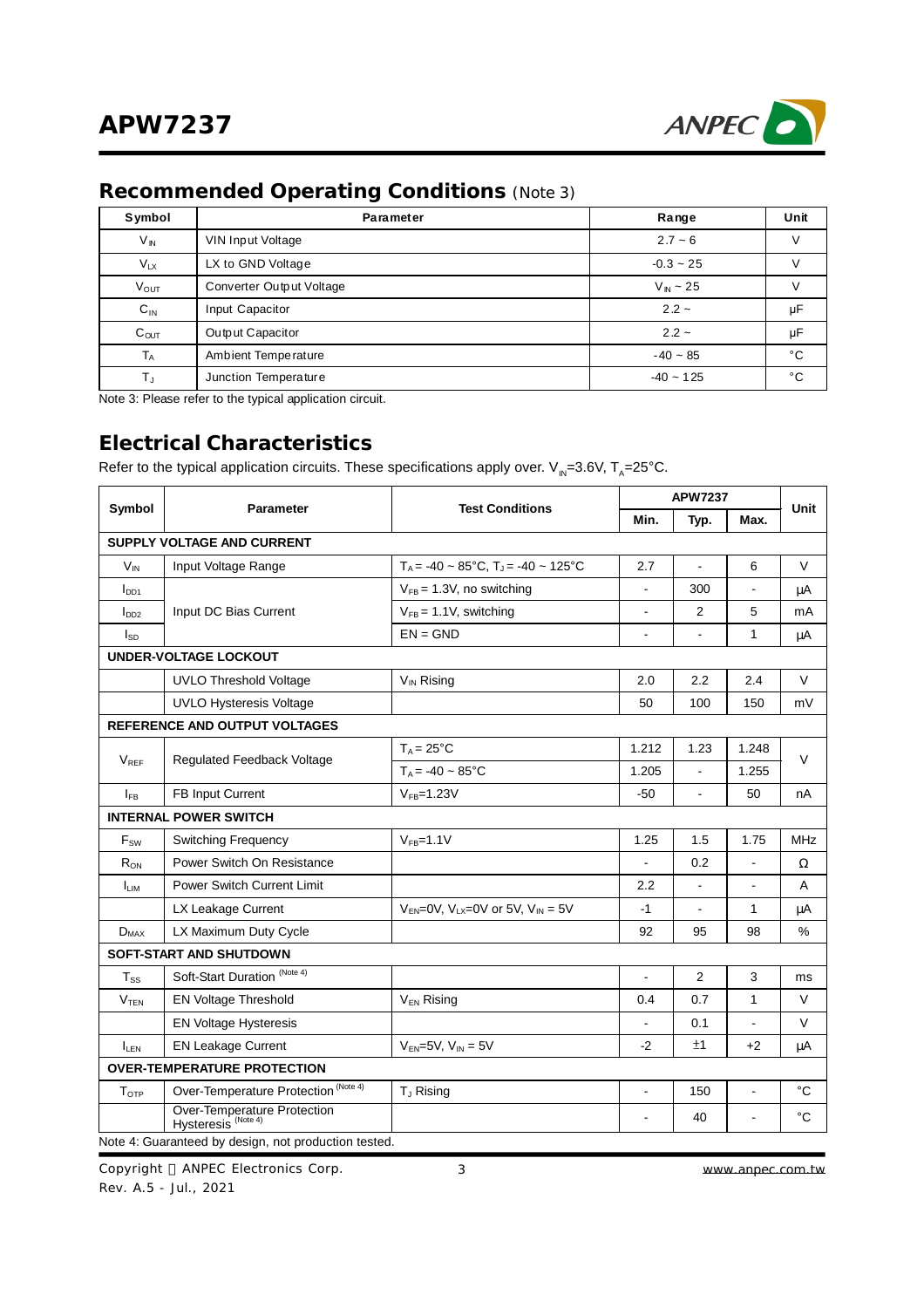

# **Pin Description**

| PIN.              |                   |             | <b>FUNCTION</b>                                                                                                                                                                                                                                |  |
|-------------------|-------------------|-------------|------------------------------------------------------------------------------------------------------------------------------------------------------------------------------------------------------------------------------------------------|--|
| <b>TSOT-23-5A</b> | <b>TDFN-2x2-6</b> | <b>NAME</b> |                                                                                                                                                                                                                                                |  |
|                   | 6                 | LX          | Switch pin. Connect this pin to inductor/diode here.                                                                                                                                                                                           |  |
| 2                 | 2, 5              | <b>GND</b>  | Power and signal ground pin.                                                                                                                                                                                                                   |  |
| 3                 | 4                 | FB.         | Feedback Input. The device senses feedback voltage via FB and regulate the<br>voltage at 1.23V. Connecting FB with a resistor-divider from the output that sets<br>the output voltage.                                                         |  |
| 4                 | 3                 | EN          | Enable Control Input. Forcing this pin above 1.0V enables the device. Forcing<br>this pin below 0.4V to shut it down. In shutdown, all functions are disabled to<br>decrease the supply current below $1\mu$ A. Do not left this pin floating. |  |
| 5                 |                   | <b>VIN</b>  | Main Supply Pin. Must be closely decoupled to GND with a 2.2uF or greater<br>ceramic capacitor.                                                                                                                                                |  |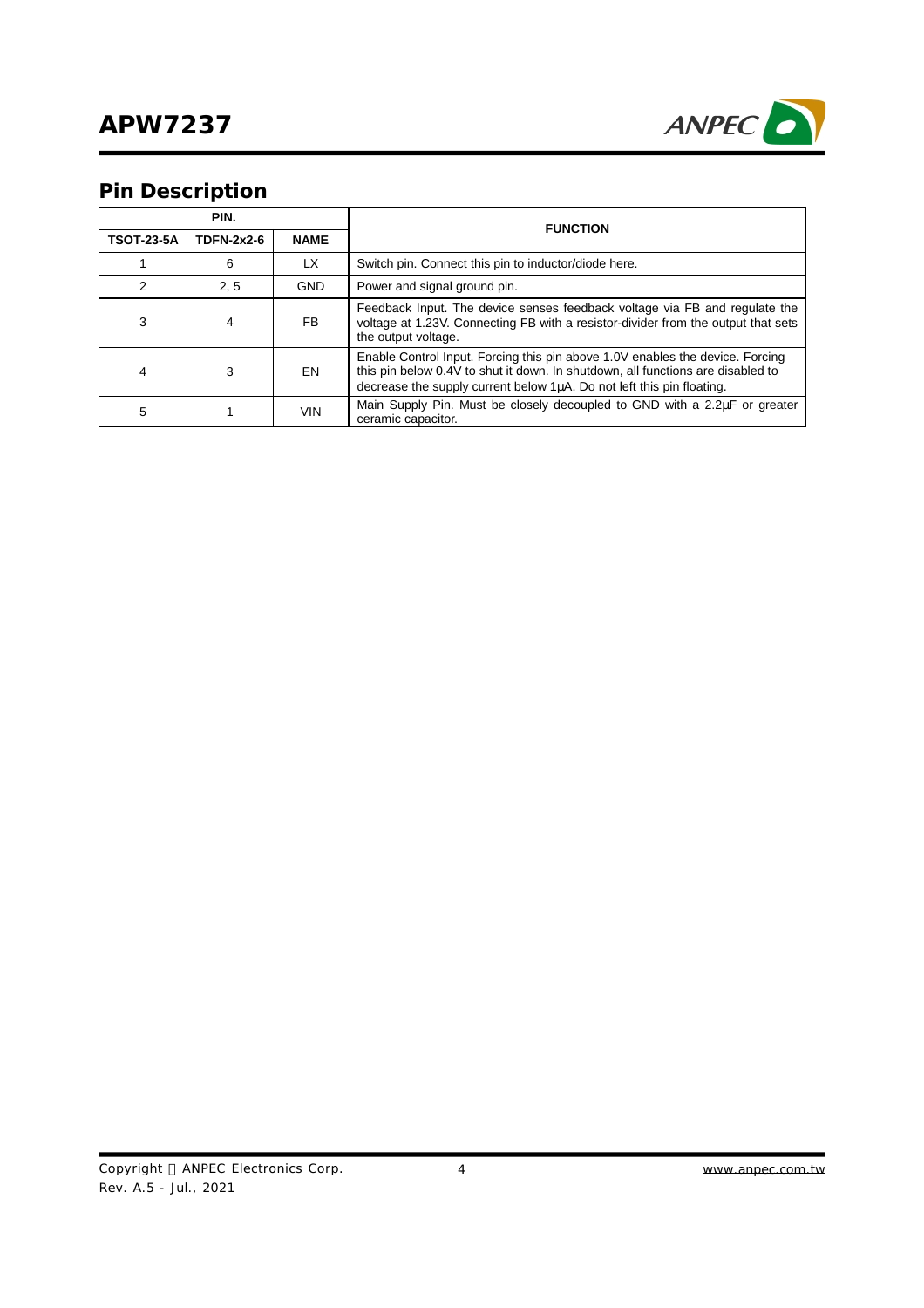

### **Typical Operating Characteristics**





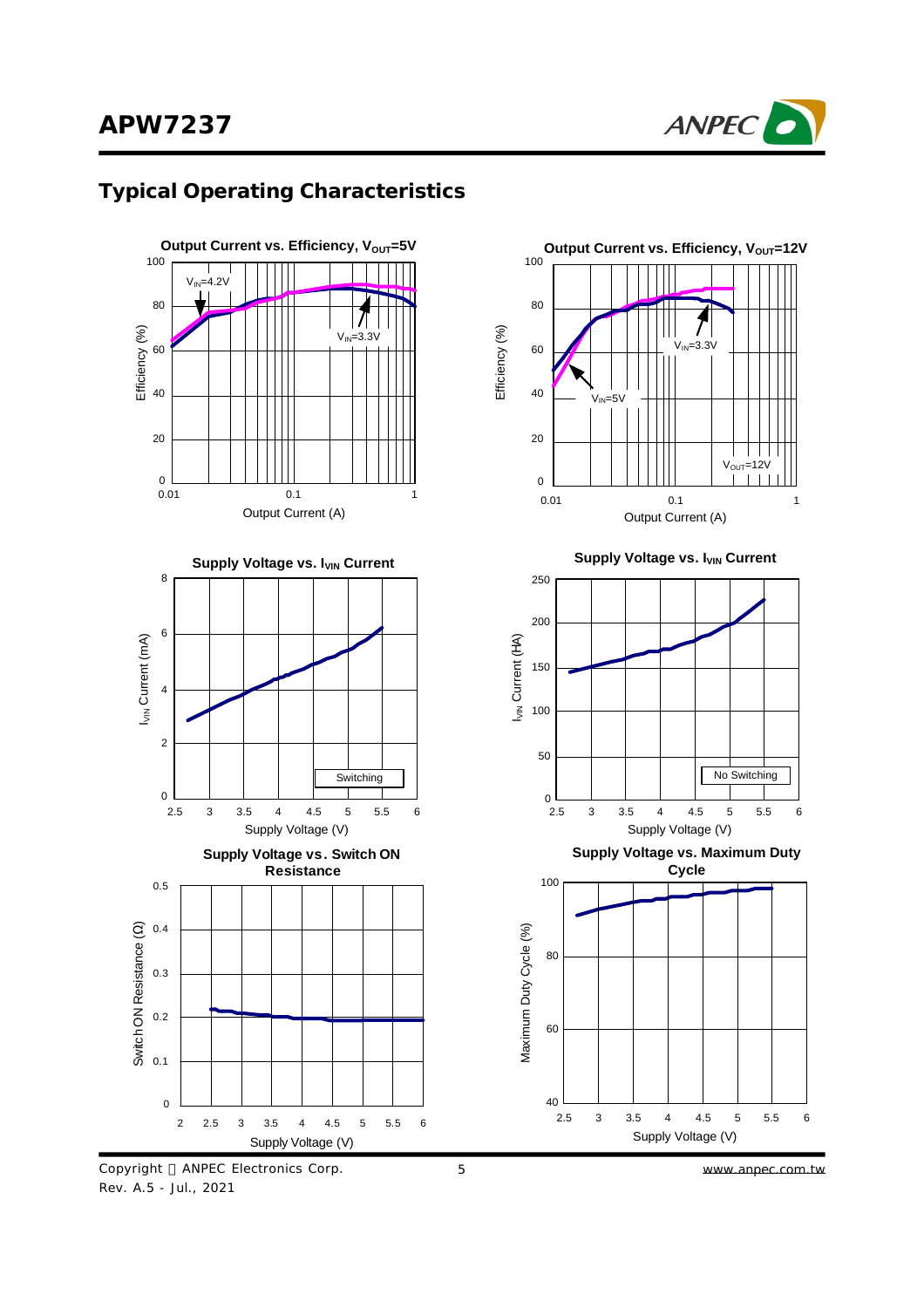

# **Typical Operating Characteristics**

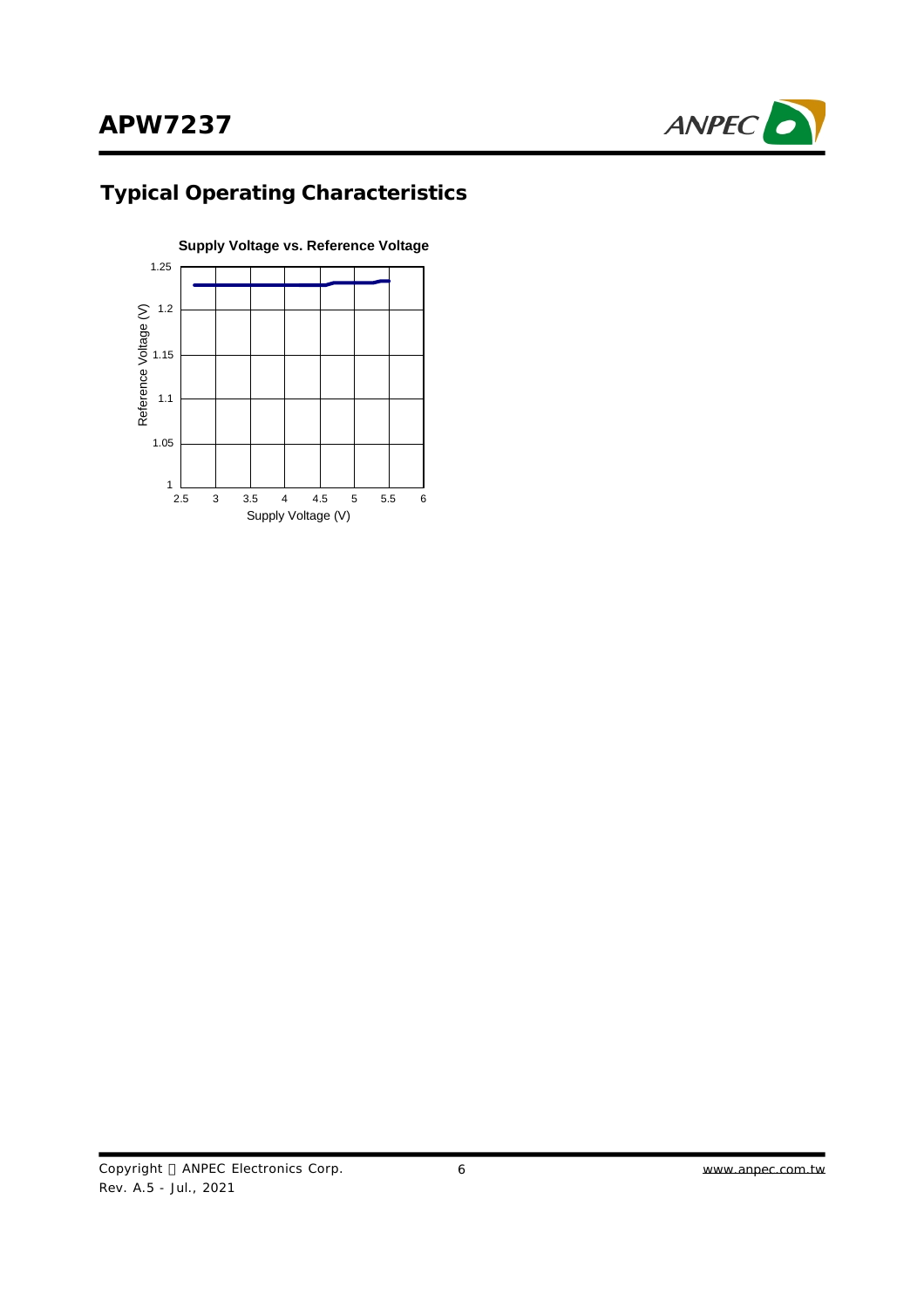

### **Operating Waveforms**



CH1:  $V_{EN}$  (2V/div) CH2:  $V_{OUT} (2V/div)$ CH3: VLX (2V/div) Time: 200μs/div



Time: 200μs/div

**EN Goes Low- Shutdown, Io=100mA**

CH1: V<sub>OUT</sub> (2V/div) CH2:  $V_{LX}(5V/div)$ CH3: I<sub>L</sub> (1A/div) Time: 500μs/div **Load Transient, Io= 500mA->1A->500mA**  $3 \blacktriangleright$ 1, 2  $\blacktriangleright$ **VIN=3.3V, VOUT=5V**



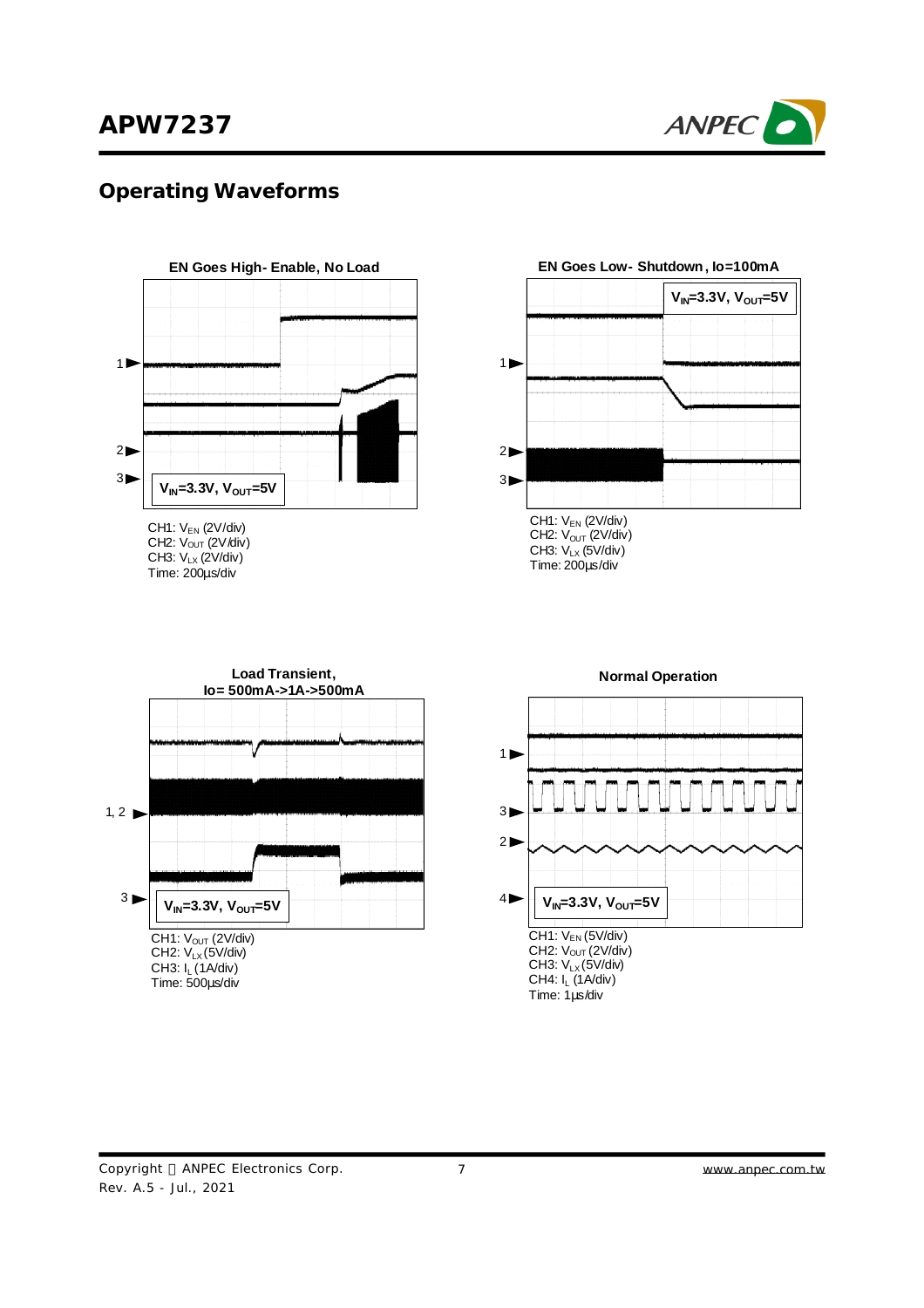

### **Operating Waveforms**



CH3:  $V_{OUT}$  (5V/div) Time: 500μs/div



#### **EN Goes Low- Shutdown, Io=500mA**



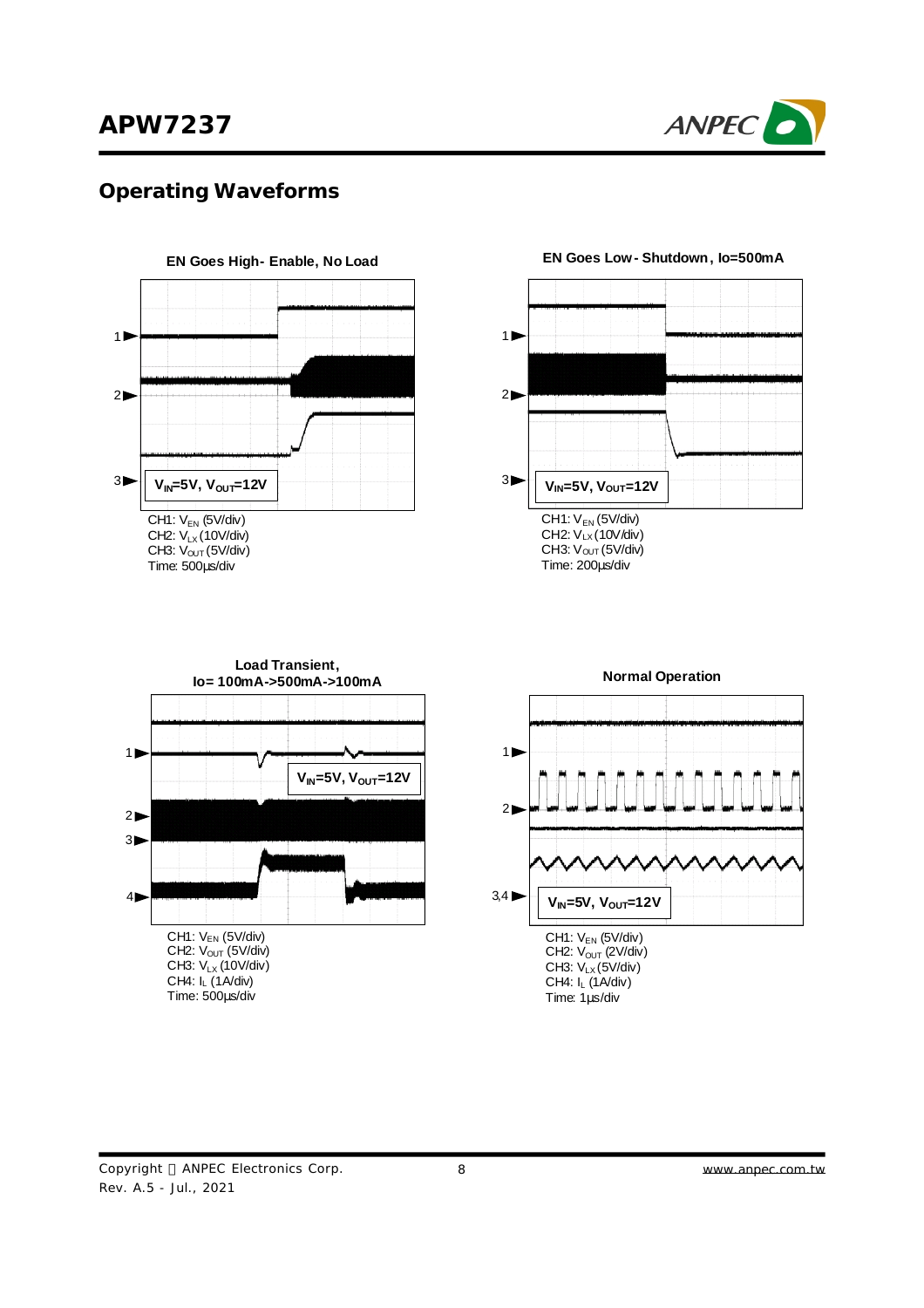

# **Block Diagram**

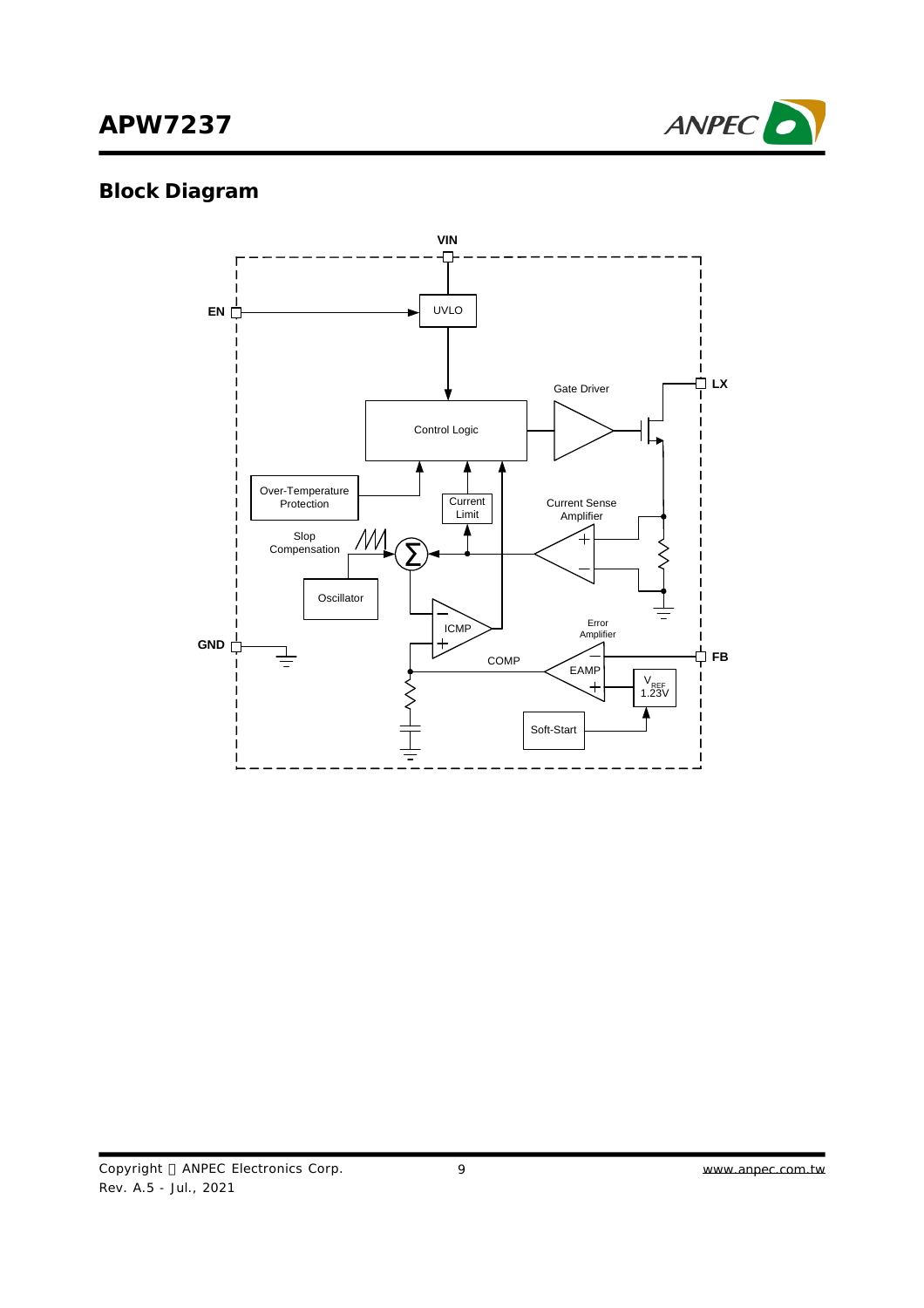

# **Typical Application Circuits**



Figure 1. Typical 5V to 12V Supply



Figure 2. Standard 3.3V to 5V Supply



Figure 3. Multiple Output for TFT-LCD Power Supply

Copyright © ANPEC Electronics Corp. Rev. A.5 - Jul., 2021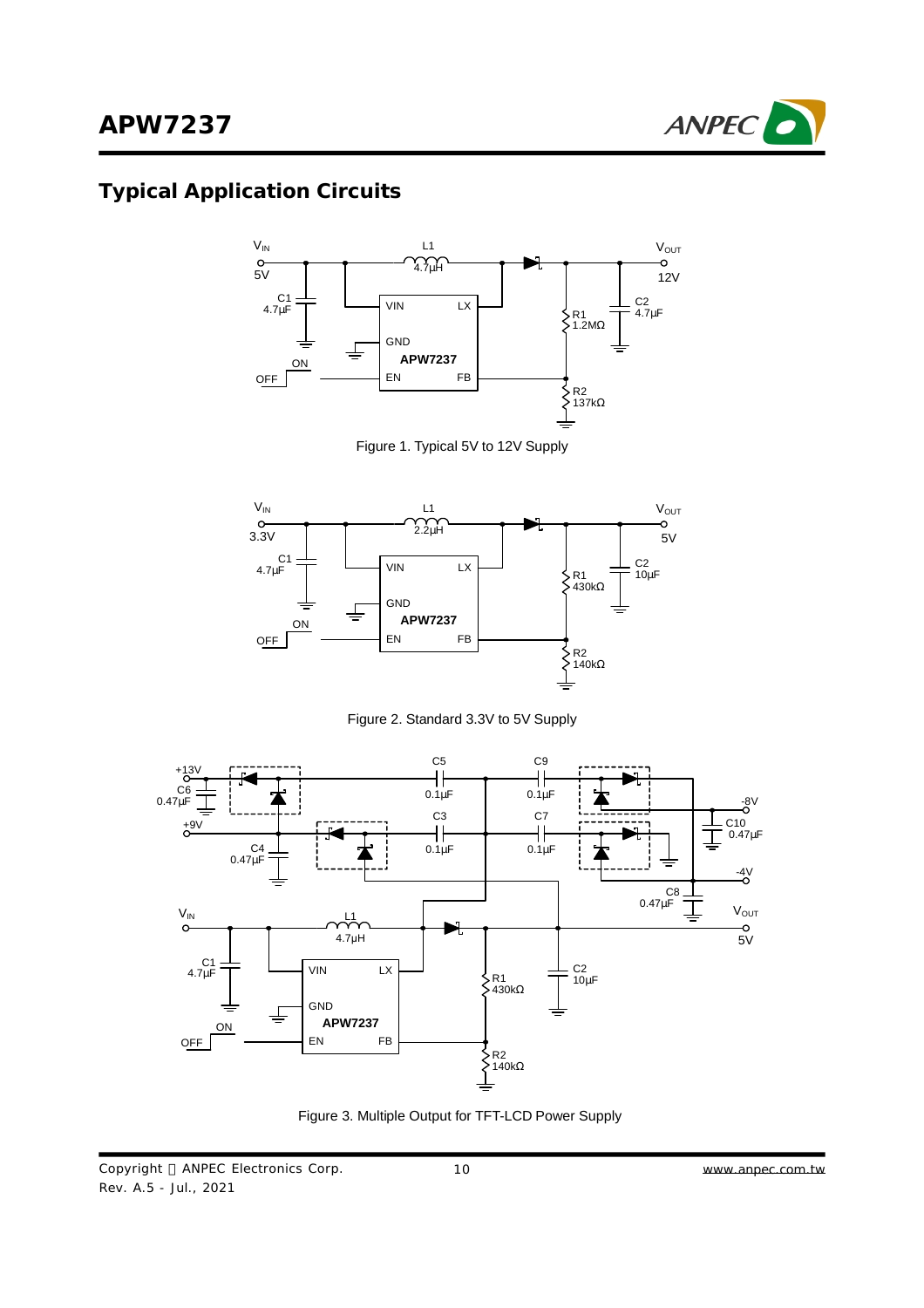

### **Function Description**

#### **Main Control Loop**

The APW7237 is a constant frequency and current-mode switching regulator. In normal operation, the internal Nchannel power MOSFET is turned on each cycle when the oscillator sets an internal RS latch, and then turned off when an internal comparator (ICMP) resets the latch. The peak inductor current at which ICMP resets the RS latch is controlled by the voltage on the COMP node which is the output of the error amplifier (EAMP). An external resistive divider connected between  $V_{\text{out}}$  and ground allows the EAMP to receive an output feedback voltage  $V_{FR}$  at FB pin. When the load current increases, it causes a slightly to decrease in  $V_{FB}$  associated with the 1.23V reference, which in turn, it causes the COMP voltage to increase until the average inductor current matches the new load current.

#### **VIN Under-Voltage Lockout (UVLO)**

The Under-Voltage Lockout (UVLO) circuit compares the input voltage at VIN with the UVLO threshold to ensure the input voltage is high enough for reliable operation. The 100mV (typ) hysteresis prevents supply transients from causing a restart. Once the input voltage exceeds the UVLO rising threshold, startup begins. When the input voltage falls below the UVLO falling threshold, the controller turns off the converter.

#### **Soft-Start**

The APW7237 has a built-in soft-start to control the output voltage rise during start-up. During soft-start, an internal ramp voltage, connected to the one of the positive inputs of the error amplifier, raises up to replace the reference voltage (1.23V typical) until the ramp voltage reaches the reference voltage.

#### **Current-Limit Protection**

The APW7237 monitors the inductor current, flows through the N-channel MOSFET, and limits the current peak at current-limit level to prevent loads and the APW7237 from damaging during overload or short-circuit conditions.

#### **Over-Temperature Protection (OTP)**

The over-temperature circuit limits the junction temperature of the APW7237. When the junction temperature exceeds 150°C, a thermal sensor turns off the power MOSFET allowing the devices to cool. The thermal sensor allows the converters to start a soft-start process and regulates the output voltage again after the junction temperature cools by 40°C. The OTP is designed with a 40°C hysteresis to lower the average Junction Temperature  $(\mathsf{T}_{\mathsf{J}})$  during continuous thermal overload conditions increasing the lifetime of the device.

#### **Enable/Shutdown**

Driving EN to the ground places the APW7237 in shutdown mode. When in shutdown, the internal power MOSFET turns off, all internal circuitry shuts down, and the quiescent supply current reduces to 1μA maximum.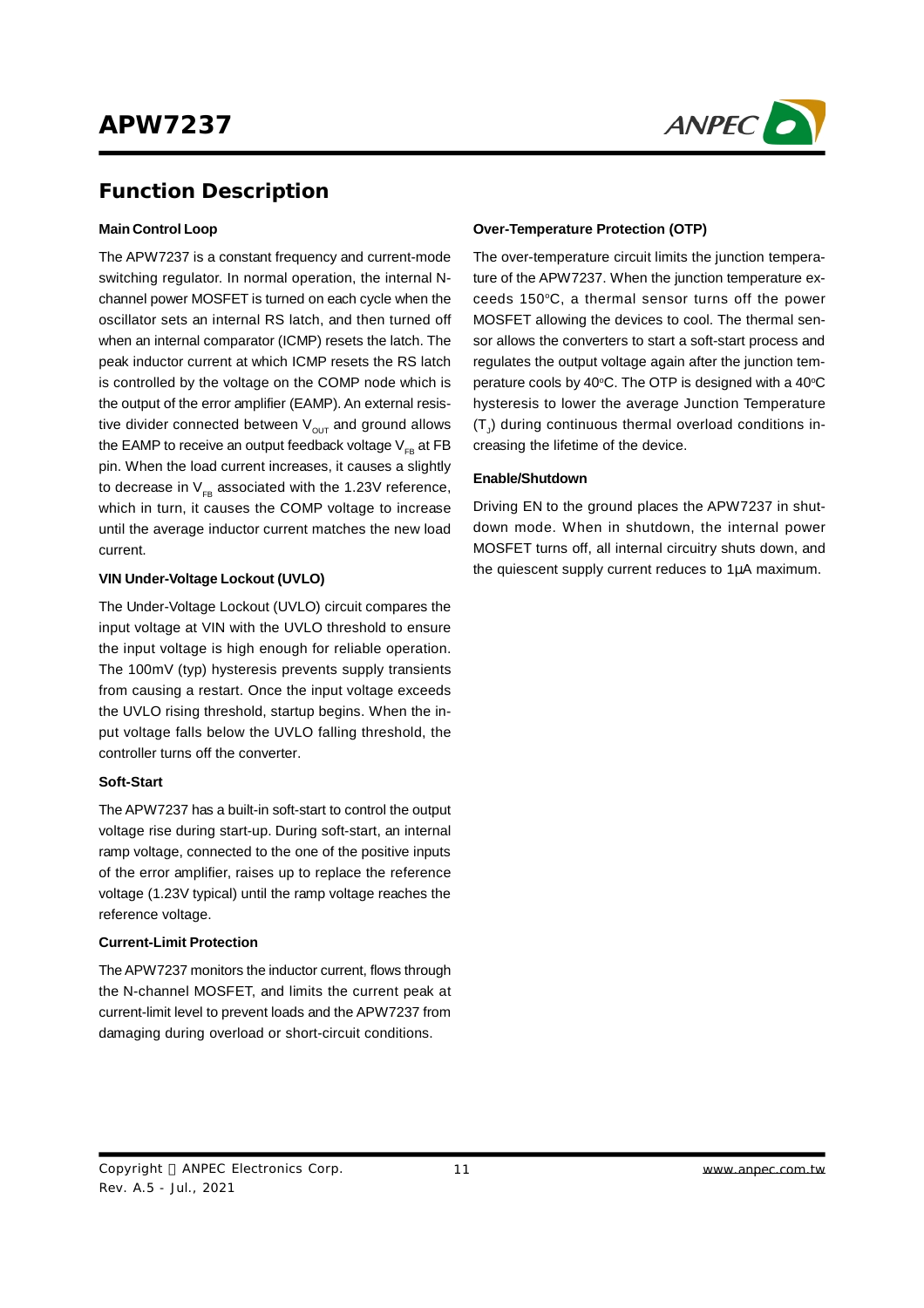

### **Application Information**

#### **Input Capacitor Selection**

The input capacitor  $(C_{1N})$  reduces the ripple of the input current drawn from the input supply and reduces noise injection into the IC. The reflected ripple voltage will be smaller when an input capacitor with larger capacitance is used. For reliable operation, it is recommended to select the capacitor with maximum voltage rating at least 1.2 times of the maximum input voltage. The capacitors should be placed close to the VIN and the GND.

#### **Inductor Selection**

Selecting an inductor with low dc resistance reduces conduction losses and achieves high efficiency. The efficiency is moderated whilst using small chip inductor which operates with higher inductor core losses. Therefore, it is necessary to take further consideration while choosing an adequate inductor. Mainly, the inductor value determines the inductor ripple current: larger inductor value results in smaller inductor ripple current and lower conduction losses of the converter. However, larger inductor value generates slower load transient response. A reasonable design rule is to set the ripple current,  $\Delta\bm{\mathsf{I}}_\text{L}$ , to be 30% to 50% of the maximum average inductor current, I<sub>L(AVG)</sub>. The inductor value can be obtained as below,

$$
L \geq \left(\frac{V_{IN}}{V_{OUT}}\right)^2 \times \frac{V_{OUT} - V_{IN}}{F_{SW} \cdot I_{OUT(MAX)}} \times \underbrace{\frac{\eta}{\left(\frac{\Delta I_L}{I_L(AVG)}\right)}}
$$

where

 $V_{in}$  = input voltage

 $V_{\text{out}}$  = output voltage

 $F_{\text{sw}}$  = switching frequency in MHz

 $I_{\text{OUT}}$  = maximum output current in amp.

 $\eta$  = Efficiency

 $ΔI_L / I_{L(AVG)}$  = inductor ripple current/average current (0.3 to 0.5 typical)

To avoid the saturation of the inductor, the inductor should be rated at least for the maximum input current of the converter plus the inductor ripple current. The maximum input current is calculated as below:

$$
I_{IN(MAX)} = \frac{I_{OUT(MAX)} \cdot V_{OUT}}{V_{IN} \cdot \eta}
$$

The peak inductor current is calculated as the following equation:



#### **Output Capacitor Selection**

The current-mode control scheme of the APW7237 allows the usage of tiny ceramic capacitors. The higher capacitor value provides good load transients response. Ceramic capacitors with low ESR values have the lowest output voltage ripple and are recommended. If required, tantalum capacitors may be used as well. The output ripple is the sum of the voltages across the ESR and the ideal output capacitor.

$$
\Delta V_{\text{OUT}} = \Delta V_{\text{ESR}} + \Delta V_{\text{COUT}}
$$

$$
\Delta V_{\text{COUT}} \approx \frac{I_{\text{OUT}}}{C_{\text{OUT}}} \cdot \left(\frac{V_{\text{OUT}} - V_{\text{IN}}}{V_{\text{OUT}} \cdot F_{\text{SW}}}\right)
$$

$$
\Delta V_{\text{ESR}} \approx I_{\text{PEAK}} \cdot R_{\text{ESR}}
$$

where  $I_{PEAK}$  is the peak inductor current.

Copyright © ANPEC Electronics Corp. Rev. A.5 - Jul., 2021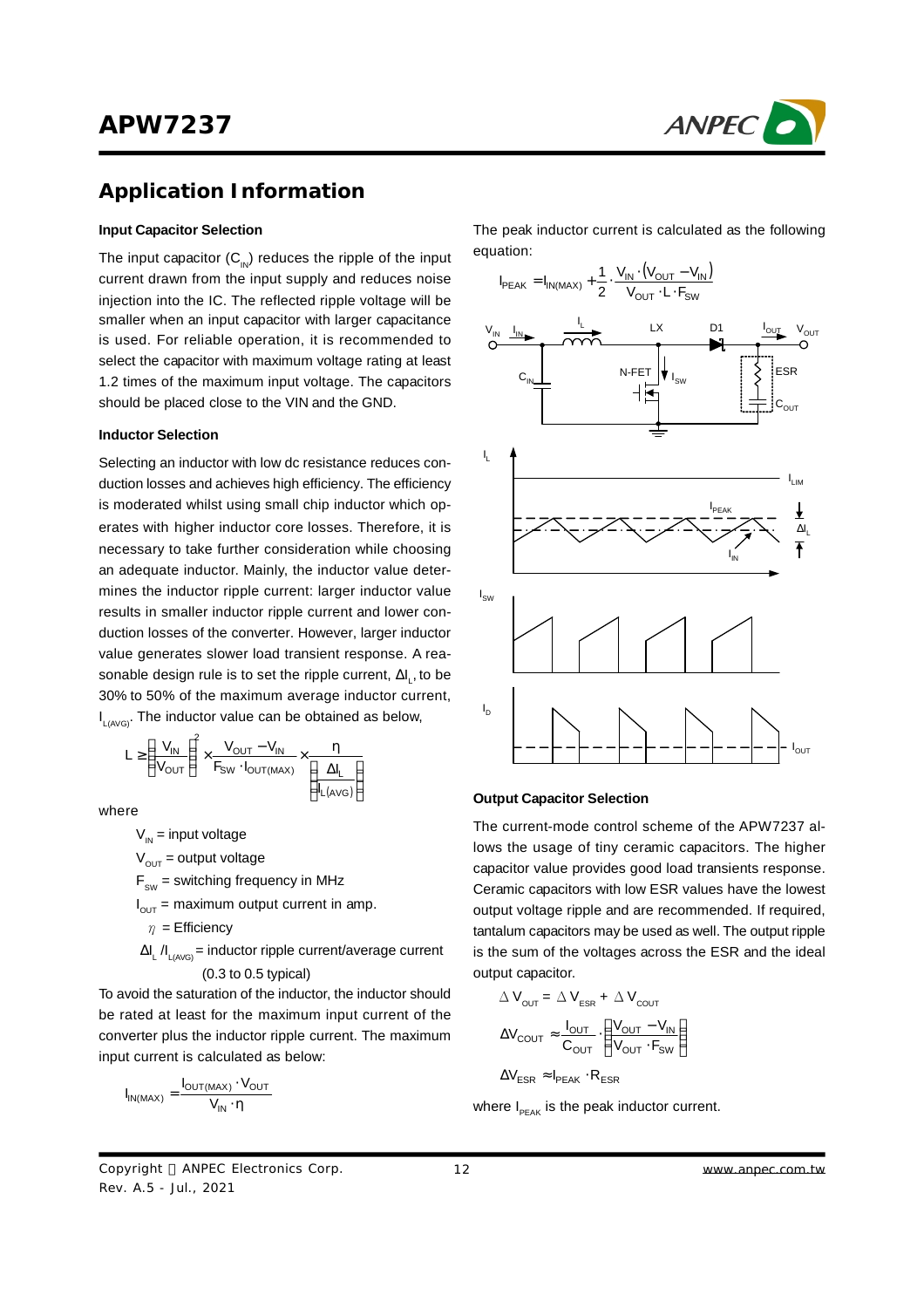

## **Application Information (Cont.)**

#### **Output Capacitor Selection (Cont.)**

For ceramic capacitor application, the output voltage ripple is dominated by the  $\Delta V_{\text{COUT}}$ . When choosing the input and output ceramic capacitors, the X5R or X7R with their good temperature and voltage characteristics are recommended.

#### **Output Voltage Setting**

The output voltage is set by a resistive divider. The external resistive divider is connected to the output which allows remote voltage sensing as shown in "Typical Application Circuits". A suggestion of the maximum value of R1 is 2M $\Omega$  and R2 is 200k $\Omega$  for keeping the minimum current that provides enough noise rejection ability through the resistor divider. The output voltage can be calculated as below:

$$
V_{OUT} = V_{REF} \cdot \left(1 + \frac{R1}{R2}\right) = 1.23 \cdot \left(1 + \frac{R1}{R2}\right)
$$

#### **Diode Selection**

To achieve the high efficiency, a Schottky diode must be used. The current rating of the diode must meet the peak current rating of the converter.

#### **Layout Consideration**

For all switching power supplies, the layout is an important step in the design especially at high peak currents and switching frequencies. If the layout is not carefully done, the regulator might show noise problems and duty cycle jitter.

- 1. The input capacitor should be placed close to the VIN and the GND without any via holes for good input voltage filtering.
- 2. To minimize copper trace connections that can inject noise into the system, the inductor should be placed as close as possible to the LX pin to minimize the noise coupling into other circuits.
- 3. Since the feedback pin and network is a high impedance circuit the feedback network should be routed away from the inductor. The feedback pin and feedback network should be shielded with a ground plane or trace to minimize noise coupling into this circuit.

4. A star ground connection or ground plane minimizes ground shifts and noise is recommended.



Optimized APW7237 Layout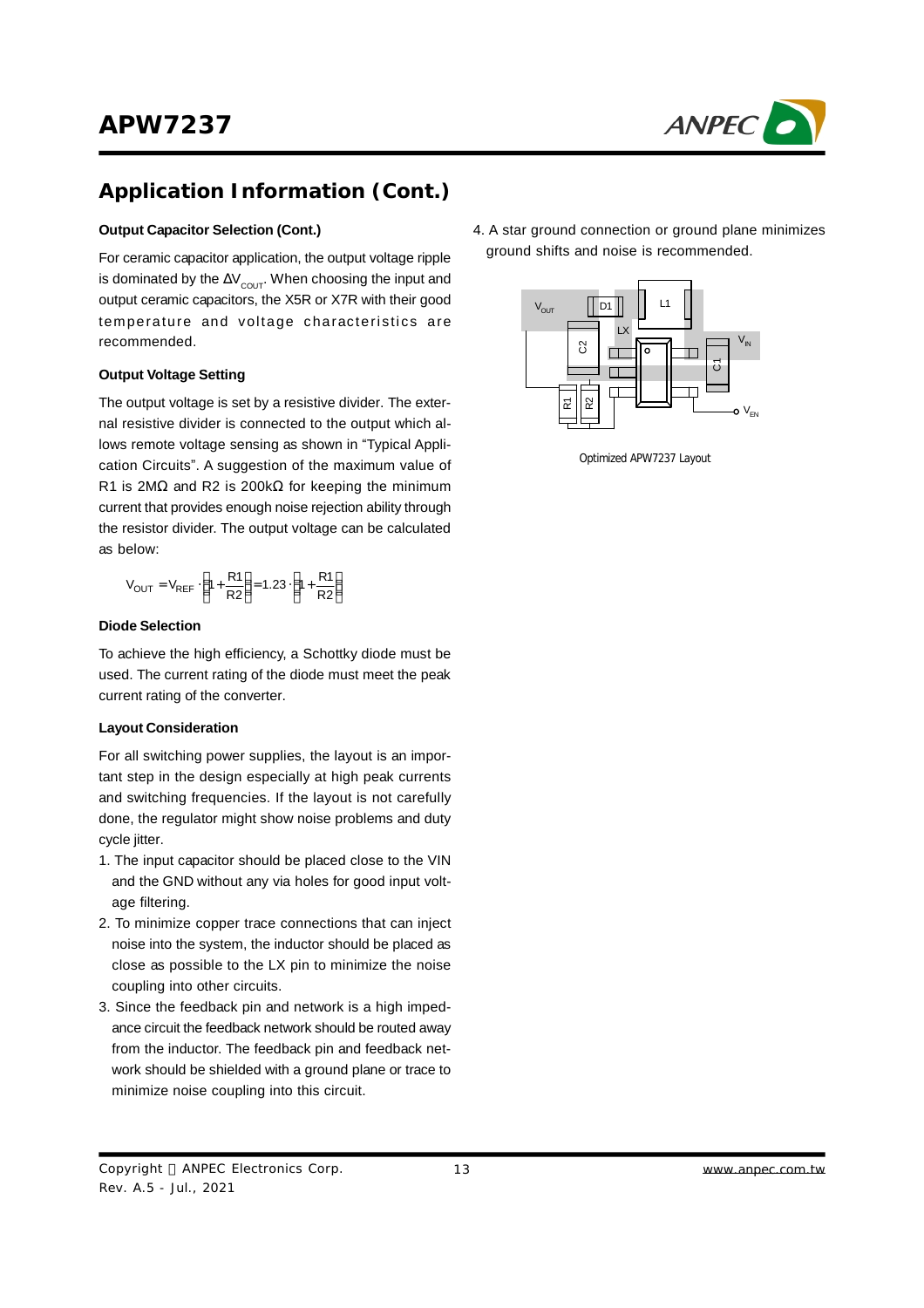

# **Package Information**

**TSOT-23-5A**



SEATING PLANE GAUGE PLANE

| VIEW A |  |
|--------|--|

L

|                | <b>TSOT-23-5A</b>  |             |             |               |  |
|----------------|--------------------|-------------|-------------|---------------|--|
| სა≌40_         | <b>MILLIMETERS</b> |             |             | <b>INCHES</b> |  |
|                | MIN.               | MAX.        | MIN.        | MAX.          |  |
| A              | 0.70               | 1.00        | 0.028       | 0.039         |  |
| A <sub>1</sub> | 0.01               | 0.10        | 0.000       | 0.004         |  |
| A2             | 0.70               | 0.90        | 0.028       | 0.035         |  |
| b              | 0.30               | 0.50        | 0.012       | 0.020         |  |
| C              | 0.08               | 0.22        | 0.003       | 0.009         |  |
| D              | 2.70               | 3.10        | 0.106       | 0.122         |  |
| E              | 2.60               | 3.00        | 0.102       | 0.118         |  |
| E <sub>1</sub> | 1.40               | 1.80        | 0.055       | 0.071         |  |
| e              | 0.95 BSC           |             | 0.037 BSC   |               |  |
| e1             | 1.90BSC            |             |             | 0.075 BSC     |  |
| $\mathbf{L}$   | 0.30               | 0.60        | 0.012       | 0.024         |  |
| $\theta$       | $0^{\circ}$        | $8^{\circ}$ | $0^{\circ}$ | $8^{\circ}$   |  |

Note : 1. Followed from JEDEC TO-178 AA.

 $\mathsf{z}$ 

 2. Dimension D and E1 do not include mold flash, protrusions or gate burrs. Mold flash, protrusion or gate burrs shall not exceed 10 mil per side.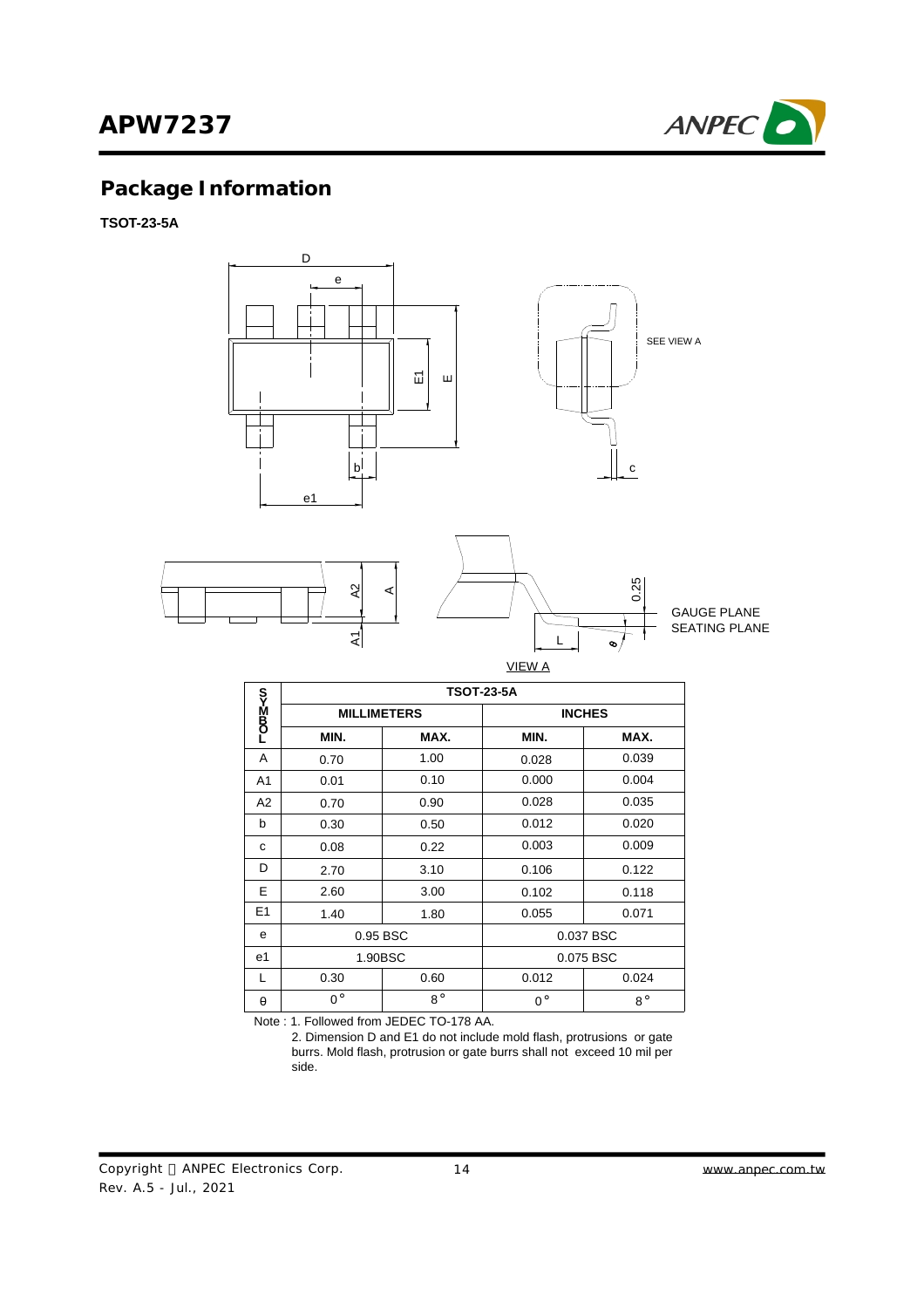

# **Package Information**

### **TDFN2x2-6**



|                | <b>TDFN2x2-6</b> |                    |       |               |  |  |
|----------------|------------------|--------------------|-------|---------------|--|--|
| r>Max          |                  | <b>MILLIMETERS</b> |       | <b>INCHES</b> |  |  |
|                | MIN.             | MAX.               | MIN.  | MAX.          |  |  |
| A              | 0.70             | 0.80               | 0.028 | 0.031         |  |  |
| A <sub>1</sub> | 0.00             | 0.05               | 0.000 | 0.002         |  |  |
| A3             | 0.20 REF         |                    |       | 0.008 REF     |  |  |
| b              | 0.18             | 0.30               | 0.007 | 0.012         |  |  |
| D              | 1.90             | 2.10               | 0.075 | 0.083         |  |  |
| D <sub>2</sub> | 1.00             | 1.60               | 0.039 | 0.063         |  |  |
| E              | 1.90             | 2.10               | 0.075 | 0.083         |  |  |
| E <sub>2</sub> | 0.60             | 1.00               | 0.024 | 0.039         |  |  |
| e              | 0.65 BSC         |                    |       | 0.026 BSC     |  |  |
| L              | 0.30             | 0.45               | 0.012 | 0.018         |  |  |
| κ              | 0.20             |                    | 0.008 |               |  |  |

Note : 1. Followed from JEDEC MO-229 WCCC.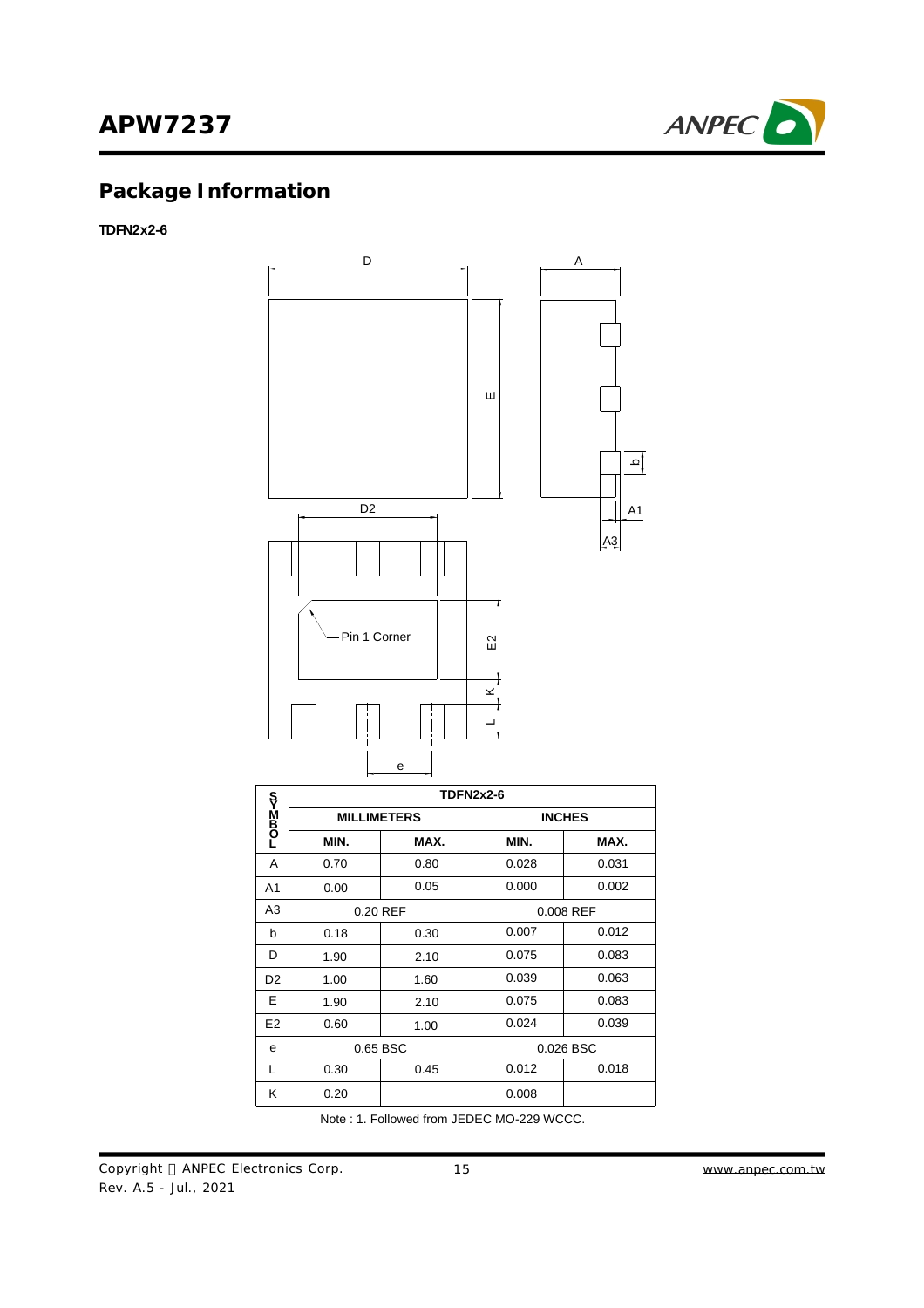

# **Carrier Tape & Reel Dimensions**



| Application       | A                       | н              | T <sub>1</sub>          | C                        | d              | D                       | W               | E1              | F               |
|-------------------|-------------------------|----------------|-------------------------|--------------------------|----------------|-------------------------|-----------------|-----------------|-----------------|
|                   | 178.0 <sup>+</sup> 2.00 | 50 MIN.        | $8.4 + 2.00$<br>$-0.00$ | $13.0 + 0.50$<br>$-0.20$ | 1.5 MIN.       | 20.2 MIN.               | $8.0 \pm 0.30$  | $1.75 \pm 0.10$ | $3.5 \pm 0.05$  |
| <b>TSOT-23-5A</b> | P <sub>0</sub>          | <b>P1</b>      | P <sub>2</sub>          | D <sub>0</sub>           | D <sub>1</sub> |                         | A <sub>0</sub>  | B <sub>0</sub>  | K <sub>0</sub>  |
|                   | $4.0 \pm 0.10$          | $4.0 \pm 0.10$ | $2.0 \pm 0.05$          | $1.5 + 0.10$<br>$-0.00$  | 1.0 MIN.       | $0.6 + 0.00$<br>$-0.40$ | $3.20 \pm 0.20$ | $3.10 \pm 0.20$ | $1.20 \pm 0.20$ |
| Application       | A                       | н              | T <sub>1</sub>          | C                        | d              | D                       | W               | E1              | F               |
|                   | 178.0±2.00              | 50 MIN.        | $8.4 + 2.00$<br>$-0.00$ | $13.0 + 0.50$<br>$-0.20$ | 1.5 MIN.       | 20.2 MIN.               | $8.0 \pm 0.20$  | $1.75 \pm 0.10$ | $3.5 \pm 0.05$  |
| <b>TDFN2x2-6</b>  | P <sub>0</sub>          | <b>P1</b>      | P <sub>2</sub>          | D <sub>0</sub>           | D <sub>1</sub> |                         | A0              | B <sub>0</sub>  | K <sub>0</sub>  |
|                   | $4.0 \pm 0.10$          | $4.0 \pm 0.10$ | $2.0 \pm 0.05$          | $1.5 + 0.10$<br>$-0.00$  | 1.5 MIN.       | $0.6 + 0.00$<br>$-0.40$ | $2.35 \pm 0.20$ | $2.35 \pm 0.20$ | $1.00 \pm 0.20$ |

(mm)

### **Devices Per Unit**

| Package Type      | Jnit        | Quantity |
|-------------------|-------------|----------|
| <b>TSOT-23-5A</b> | Tape & Reel | 3000     |
| <b>TDFN2x2-6</b>  | Tape & Reel | 3000     |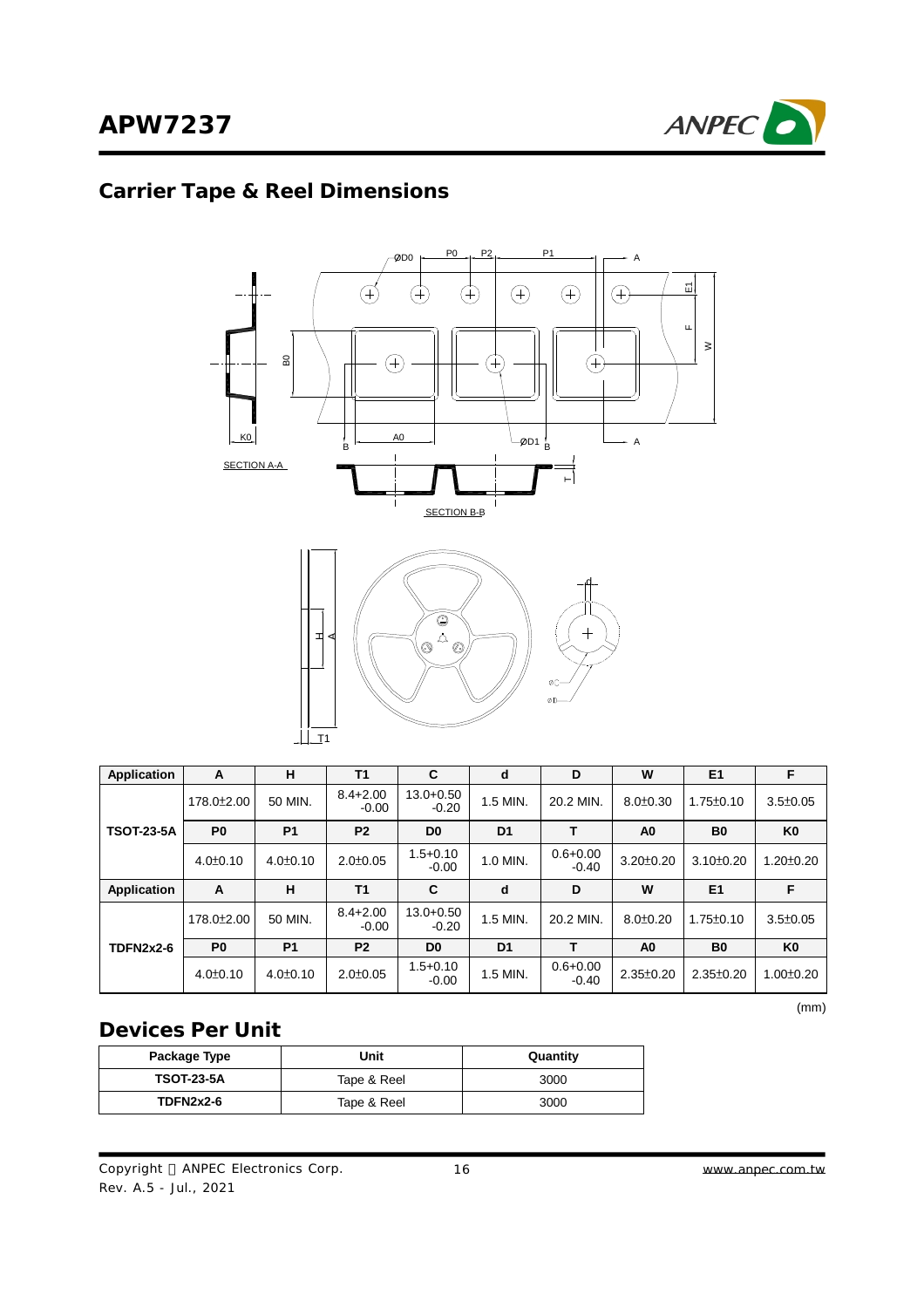

# **Taping Direction Information**

**TSOT-23-5A**



**TDFN2x2-6**



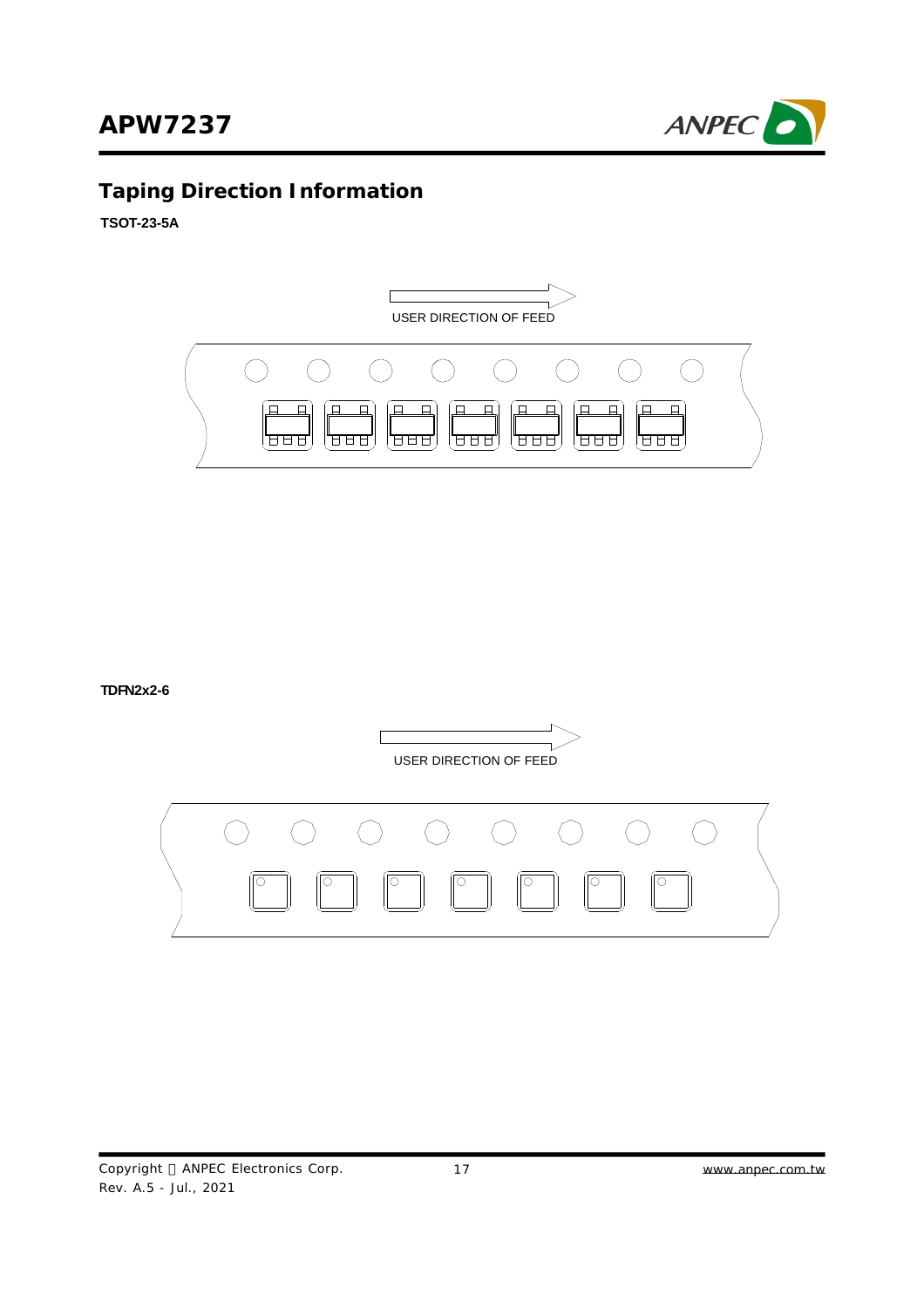

### **Classification Profile**

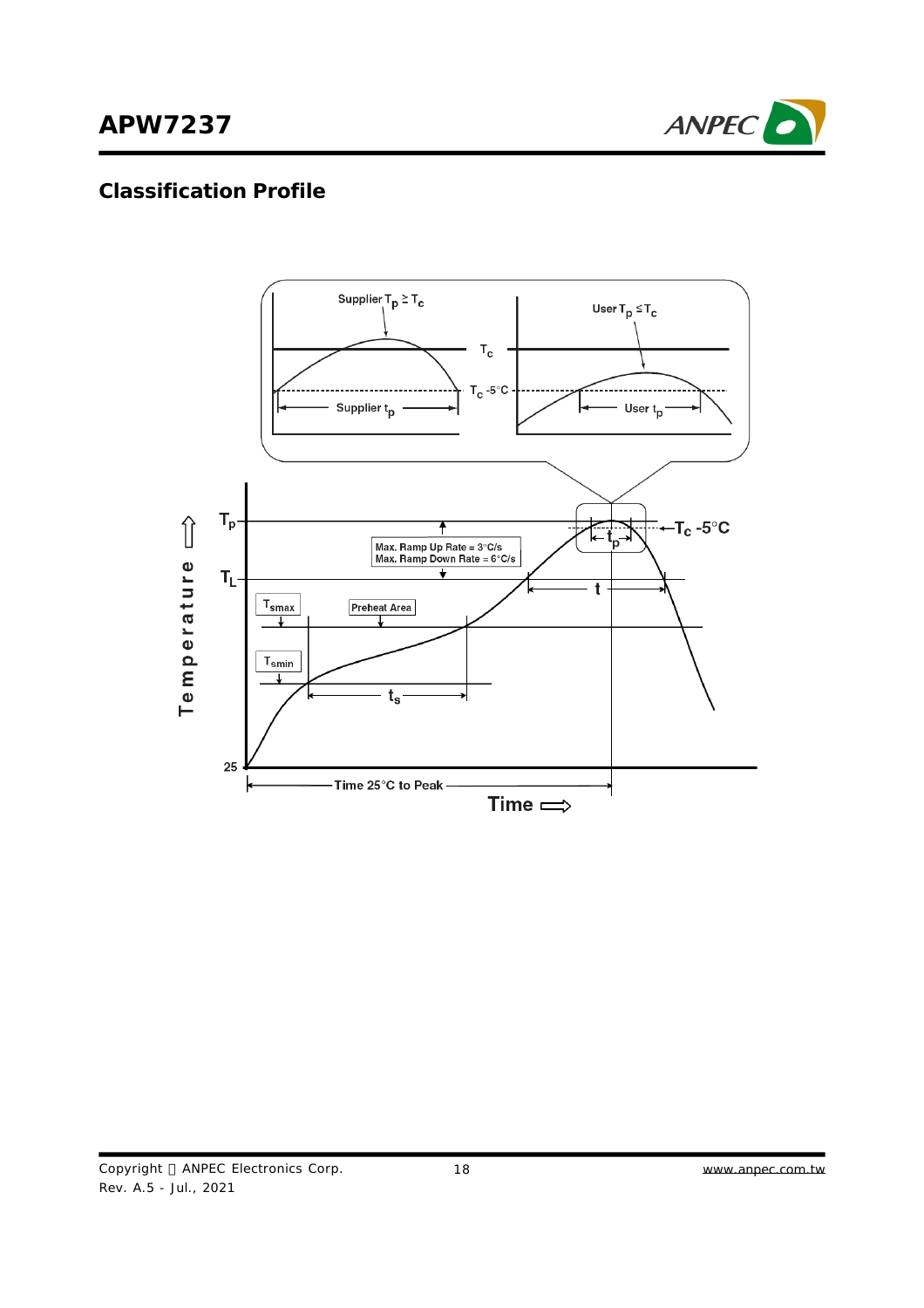

### **Classification Reflow Profiles**

| <b>Profile Feature</b>                                                                                                                                                                 | <b>Sn-Pb Eutectic Assembly</b>              | <b>Pb-Free Assembly</b>                     |  |  |  |
|----------------------------------------------------------------------------------------------------------------------------------------------------------------------------------------|---------------------------------------------|---------------------------------------------|--|--|--|
| <b>Preheat &amp; Soak</b><br>Temperature min (T <sub>smin</sub> )<br>Temperature max (T <sub>smax</sub> )<br>Time (T $_{\textsf{smin}}$ to T $_{\textsf{smax}}$ ) (t $_{\textsf{s}}$ ) | 100 $\degree$ C<br>150 °C<br>60-120 seconds | 150 °C<br>200 $\degree$ C<br>60-120 seconds |  |  |  |
| Average ramp-up rate<br>$(Tsmax$ to $TP)$                                                                                                                                              | 3 °C/second max.                            | 3°C/second max.                             |  |  |  |
| Liquidous temperature (TL)<br>Time at liquidous $(t_L)$                                                                                                                                | 183 °C<br>60-150 seconds                    | 217 $\degree$ C<br>60-150 seconds           |  |  |  |
| Peak package body Temperature<br>$(T_p)^*$                                                                                                                                             | See Classification Temp in table 1          | See Classification Temp in table 2          |  |  |  |
| Time $(t_P)^{**}$ within 5°C of the specified<br>classification temperature $(T_c)$                                                                                                    | 20** seconds                                | 30** seconds                                |  |  |  |
| Average ramp-down rate $(T_p$ to $T_{smax}$ )                                                                                                                                          | 6 °C/second max.                            | 6 °C/second max.                            |  |  |  |
| Time 25°C to peak temperature                                                                                                                                                          | 6 minutes max.                              | 8 minutes max.                              |  |  |  |
| * Tolerance for peak profile Temperature $(Tp)$ is defined as a supplier minimum and a user maximum.                                                                                   |                                             |                                             |  |  |  |

 $*$  Tolerance for time at peak profile temperature (t<sub>p</sub>) is defined as a supplier minimum and a user maximum.

Table 1. SnPb Eutectic Process – Classification Temperatures (Tc)

| Package<br><b>Thickness</b> | Volume mm <sup>3</sup><br><350 | Volume mm <sup>3</sup><br>3350 |
|-----------------------------|--------------------------------|--------------------------------|
| $<$ 2.5 mm                  | 235 °C                         | 220 °C                         |
| $\geq$ 2.5 mm               | 220 $\degree$ C                | 220 $\degree$ C                |

Table 2. Pb-free Process – Classification Temperatures (Tc)

| Package<br><b>Thickness</b> | Volume mm <sup>3</sup><br>$350$ | Volume mm <sup>3</sup><br>350-2000 | Volume mm <sup>3</sup><br>>2000 |
|-----------------------------|---------------------------------|------------------------------------|---------------------------------|
| $<$ 1.6 mm                  | 260 °C                          | 260 °C                             | 260 °C                          |
| 1.6 mm $-$ 2.5 mm           | 260 °C                          | 250 °C                             | 245 °C                          |
| $\geq$ 2.5 mm               | 250 °C                          | 245 $\degree$ C                    | 245 °C                          |

# **Reliability Test Program**

| <b>Test item</b>      | Method              | <b>Description</b>           |
|-----------------------|---------------------|------------------------------|
| <b>ISOLDERABILITY</b> | JESD-22, B102       | l5 Sec. 245°C∶               |
| <b>HOLT</b>           | JESD-22, A108       | 1000 Hrs, Bias @ T⊨125°C     |
| <b>PCT</b>            | JESD-22, A102       | 168 Hrs, 100%RH, 2atm, 121°C |
| <b>TCT</b>            | JESD-22, A104       | 500 Cycles, -65°C~150°C      |
| <b>IHBM</b>           | IMIL-STD-883-3015.7 | IVHBM≥2KV                    |
| <b>MM</b>             | JESD-22, A115       | $VMM \geq 200V$              |
| Latch-Up              | JESD 78             | 10ms, $1_{tr} \ge 100$ mA    |